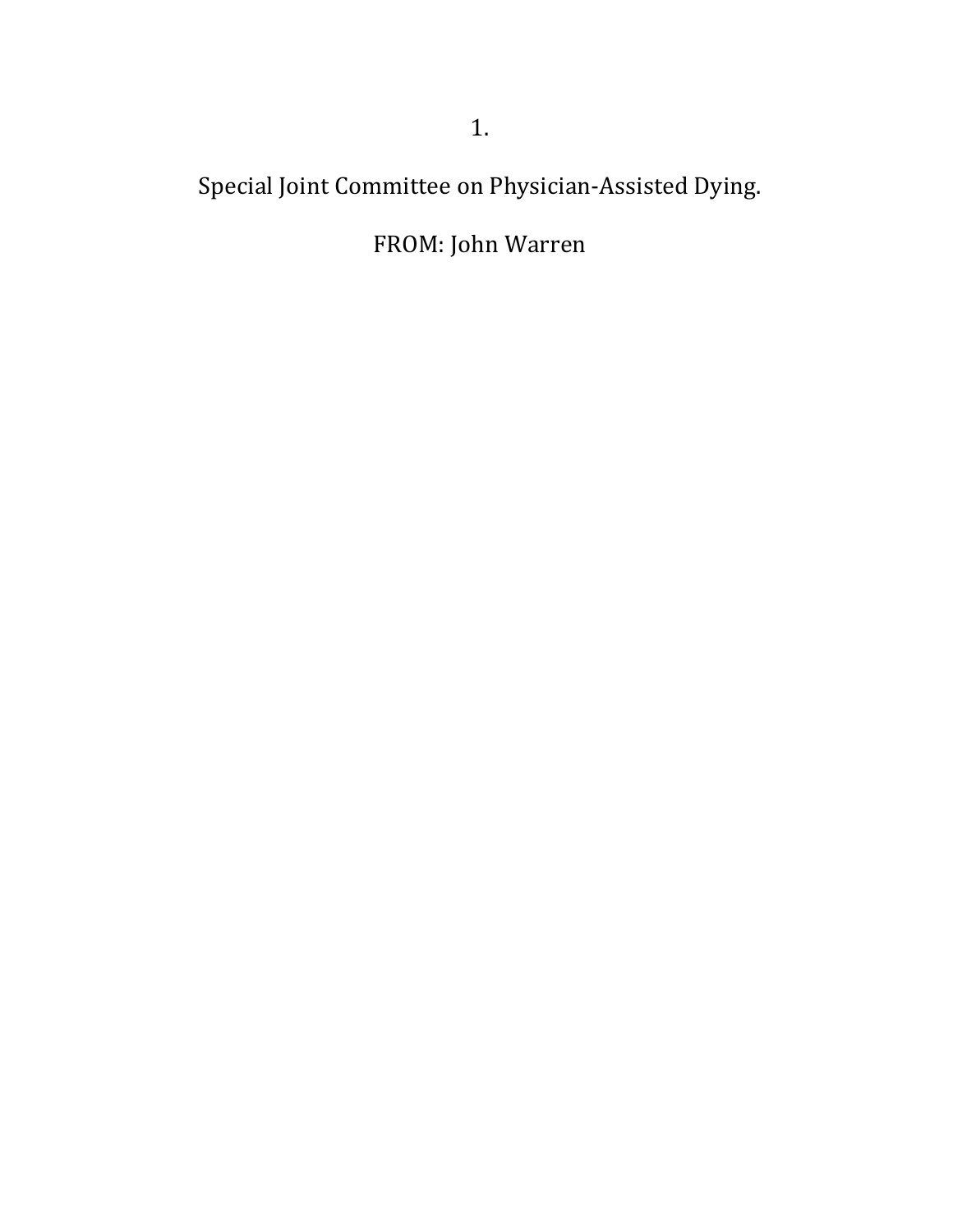Dear Special Joint Committee on Physician-Assisted Dying,

Thank you for accepting briefs from individuals and for televising the meetings of the Committee. I was very impressed by the quality of the witnesses and by the respect shown by all members of the Committee to each other and to the witnesses. Watching the proceedings restored some of my faith in the democratic process.

My own thoughts on PAD are outlined below:

- 1. **Competency** The definition of "competency" must be applied at the time that the patient made the decision to request PAD, not to the time that the request is to be carried out.
- 2. **Grievous** Do NOT add a list of approved qualifying conditions to the Bill.
- 3. **Referral** Physicians who oppose PAD must be required to refer patients to another doctor or a third-party referral agency.
- 4. **Institutions**  All publicly funded healthcare institutions must allow PAD on their premises.
- **5. Not just docs -** Other registered healthcare professionals, such as nurses and physician assistants, should be allowed to assist in the provision of PAD.
- **6. Assessment –**Two physicians need to certify that the patient made a free and informed decision.
- **7. Reporting** Each PAD must be reported to the province for compliance and statistical purposes.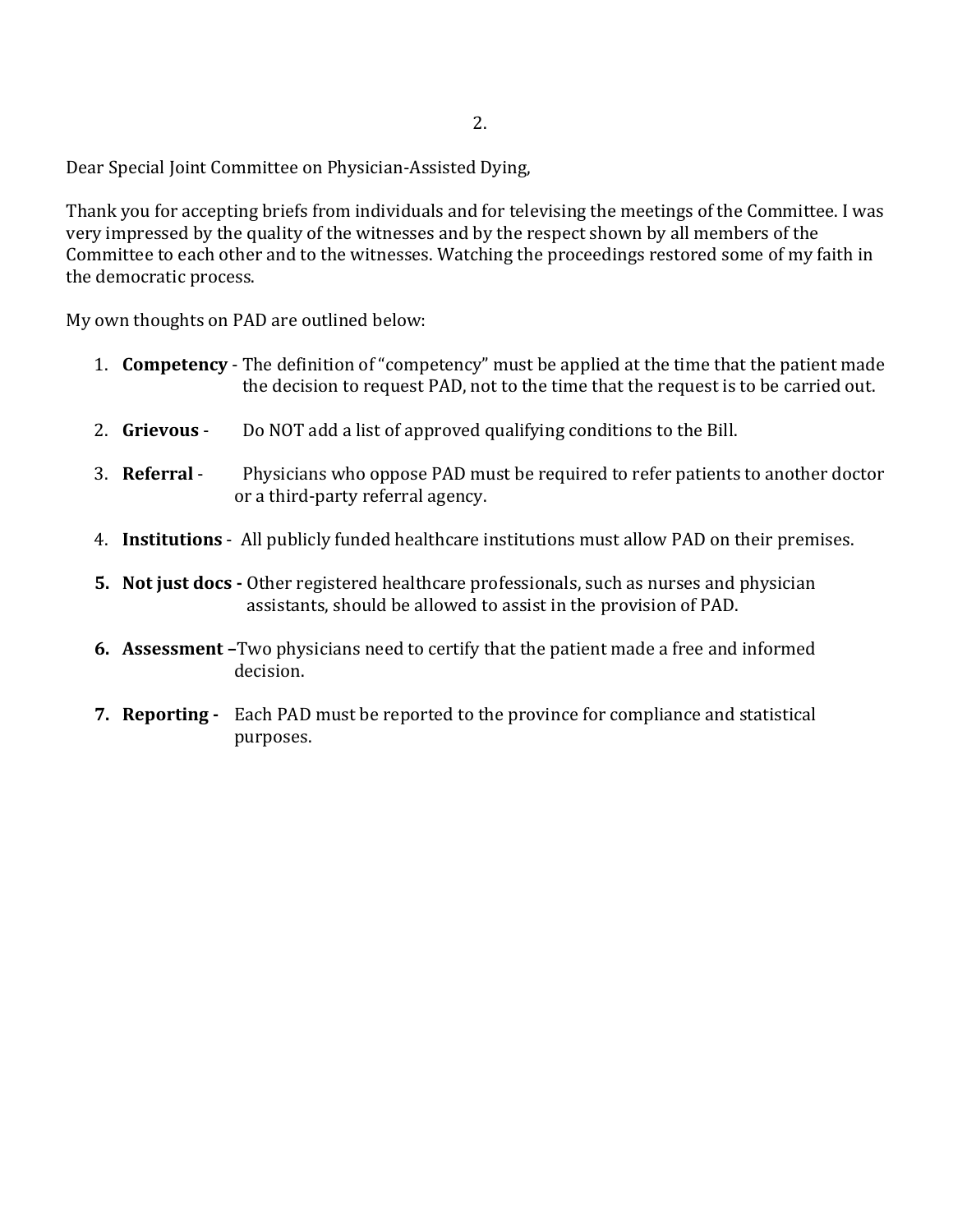### **1. "Competent"**

The definition of "competency" must be applied at the time that the patient made the decision to request PAD, not to the time that the request is to be carried out.

The Bill must ensure that patients whose requests for PAD have been approved, but who then become incapacitated as the result of a stroke or a coma, are still allowed to have their wishes carried out. Denying Canadians the option of requesting PAD in advance could lead some patients (for example, those with an early dementia diagnosis) to seek aid in dying too early, or worse: to end their lives on their own while they still have the ability to do so.

#### **2. "Grievous"**

The word "grievous" is a judicial term, not a medical one and is defined as "a very severe or serious illness, disease, condition or disability". It should be left as it is and the medical staff involved should make the interpretation. I ask that the Bill NOT add a list of approved qualifying conditions because such a list could not possibly foresee all medical events and could unfairly impede access for some patients

#### **3. Conscientious Objection**

The whole idea of the Right To Die movement is to provide choice at the end of life. Proponents, like me, want control over our own bodies and we respect that right for others. I totally support the right of physicians and other healthcare providers to refuse to provide Physician Assisted Death to a patient who requests it but the patient's right to it must also be protected.

Physicians who oppose assisted dying must be required to refer patients who request it to another doctor or a third-party referral agency. Sick and dying patients should not be responsible for finding an alternate doctor on their own.

## **4.Publicly Funded Healthcare Institutions**

The protection of every patient must be a paramount consideration of the Bill and no patient can be denied access to PAD because of the beliefs or policies of religious institutions.

All publicly funded healthcare institutions must allow PAD on their premises. If no doctors on staff are willing to provide it, an external doctor must be permitted into the hospital to provide the service. This policy is especially relevant for small communities where healthcare options may be limited. For example, some communities may only have Catholic-affiliated hospitals or hospices nearby. If those institutions refuse to provide PAD on their premises, then access to PAD will be heavily restricted in the communities they serve. Even in larger centres, a patient may be rushed to an emergency department at a Catholic hospital. Moving the patient to a non-denominational institution would cause unnecessary stress and may not be possible depending on the patient's condition.